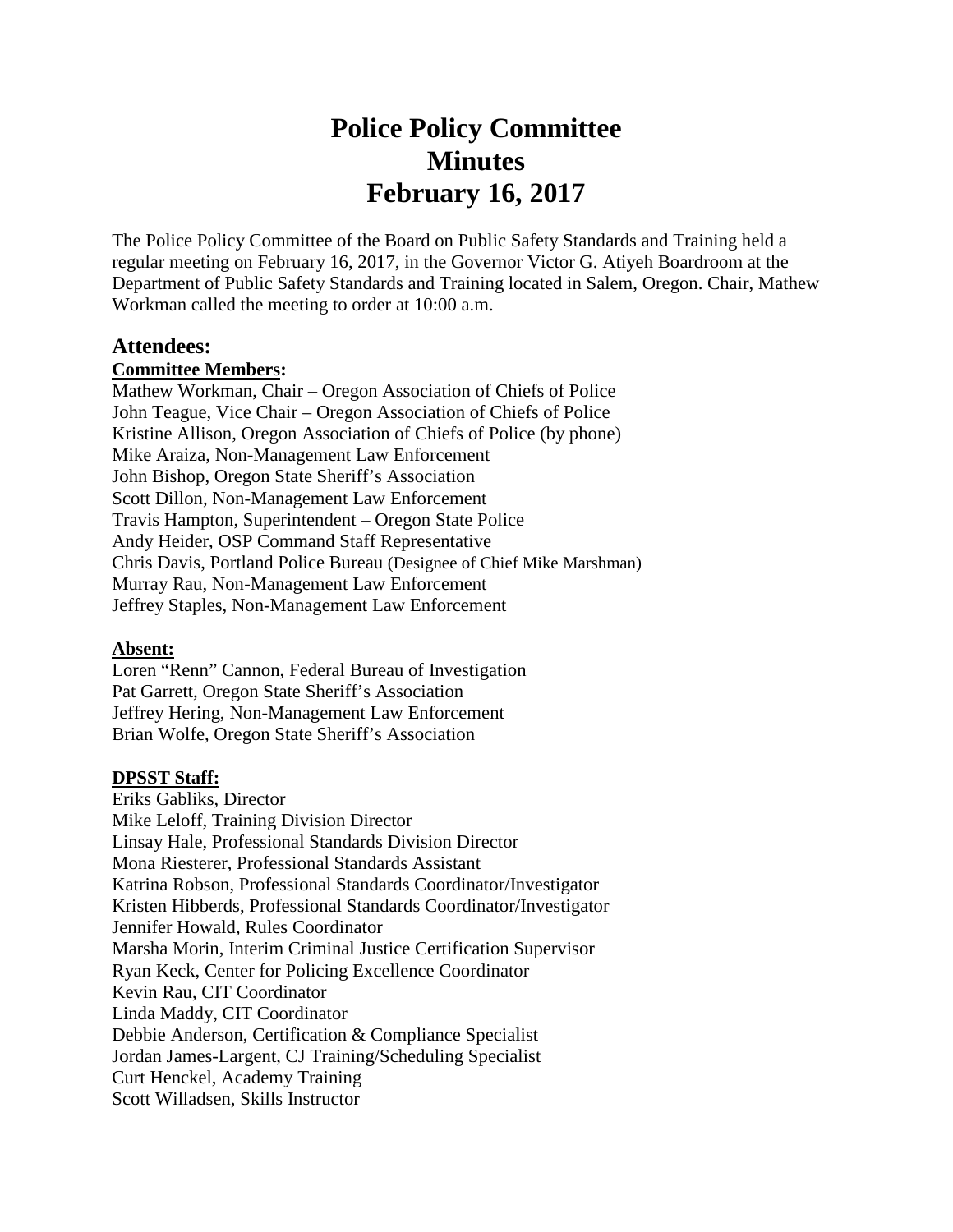**Guests:** Carli Brosseau, The Oregonian Rebecca Cline, Beaverton Police Department Joyce Phillip, Washington Co. Sheriff's Office Captain David Croft , Central Point Police Department Frank Skrah Sergeant Mark Davie, OSP Gordon Adams, Morrow County Sheriff's Office Robert Adams

ৰ্ক ৰ্ক ৰ্ক

#### **1. Minutes of November 17, 2016** Approve the minutes of the November 17, 2016 Police Policy Committee meeting.

*To see a complete record of the November 17, 2016 Police Policy Committee minutes, please go to:* <http://www.oregon.gov/dpsst/BD/pages/policepolicycommitteemeetingminutes.aspx>

• *John Bishop moved that the committee approve the minutes of the November 17, 2016 Police Policy Committee meeting. Mike Araiza seconded the motion. The motion carried unanimously.*

Chair, Matthew Workman recommended to the Police Policy Committee to move agenda item #8 to agenda item #3.

# **2.** *\****Frank Skrah DPSST #53701, Klamath County Sheriff's Office; Basic Police Certification(Item #8 on the agenda)**

Presented by Kristen Hibberds

For the record John Bishop recused himself due to a conflict of interest.

Murray Rau discussed with the Police Policy Committee his concerns regarding reviewing the case presented as there are still current criminal matters pending.

Kristine Allison moved that the committee postpone reviewing the case until all further criminal matters have been resolved. Travis Hampton seconded the motion. The motion carried with 10 ayes and John Bishop abstaining.

#### **3. \*OLCC Basic Curriculum Update**

Presented by Ryan Keck

In 2015 DPSST began certifying regulatory specialists working at the Oregon Liquor Control Commission. Subsequently, a basic training academy for regulatory specialists was created based on a job task analysis and the input of the OLCC Curriculum Committee. The first Basic OLCC Academy was conducted in March 2016.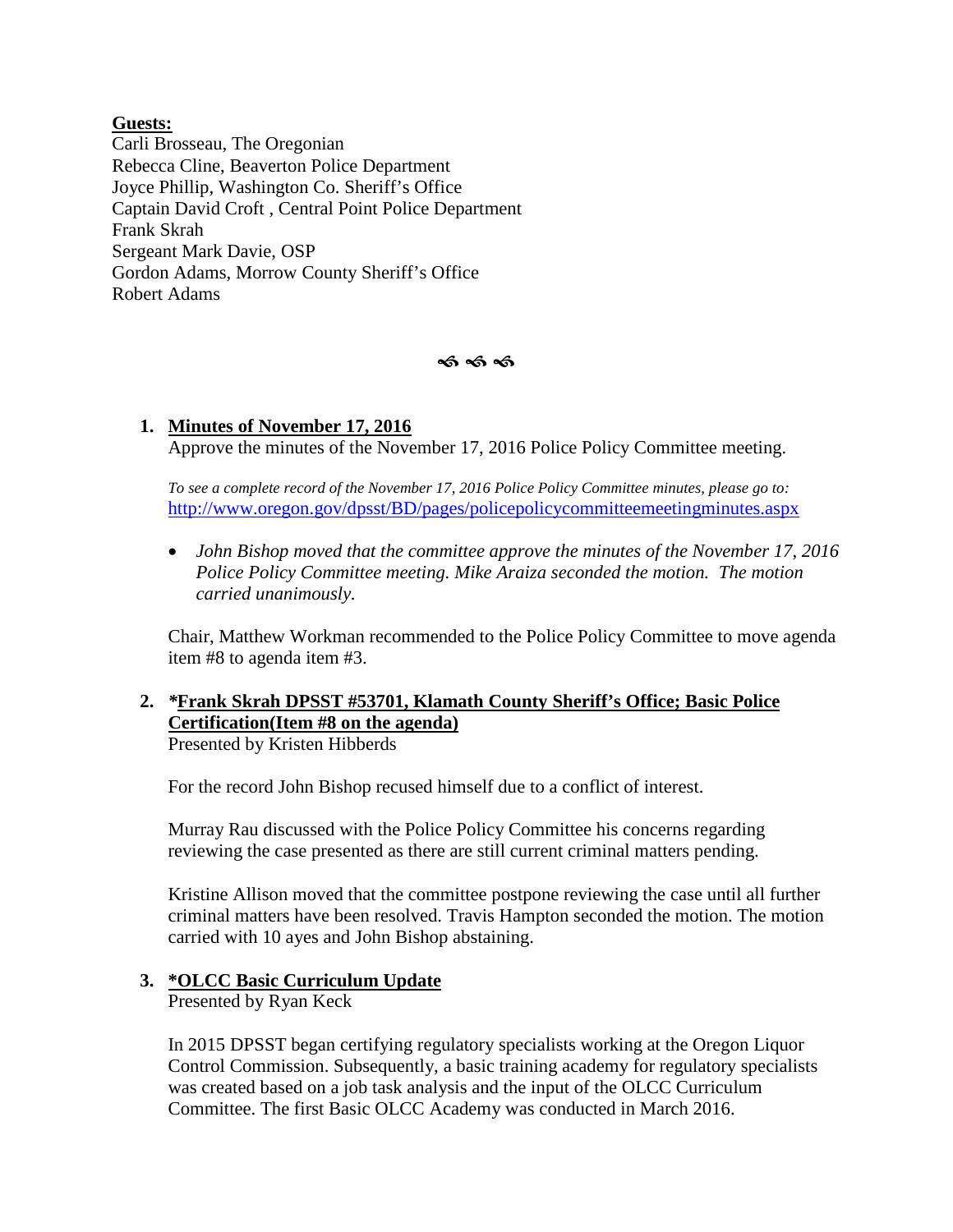Following the first Basic OLCC Academy a detailed review of the curriculum was conducted in partnership with OLCC. As a result of that review the Training Division requests the approval of the Police Policy Committee to make adaptions to the Basic OLCC Curriculum.

• *Murray Rau moved to recommend to the Board to approve the recommended changes to the Basic OLCC Curriculum. Jeff Staples seconded the motion. The motion carried unanimously.* 

### **4. \*Basic Police Mental Health Curriculum Update**

Presented by Kevin Rau and Linda Maddy

The Basic Police Mental Health Curriculum update was presented to the Police Policy Committee to request approval to accommodate the proposed 2017 Mental Health Curriculum. DPSST's Tactical Section completed a review and proposed reorganization of Scenario training blocks within the basic academy. Several mental health related scenarios were dispersed throughout general scenario blocks such as Solo Officer Response and Patrol Week. The group identified that scenarios related to unattended death investigations could be dispersed into these general blocks instead, therefore affording dedicated time and consistency for scenarios related to mental health response.

• *John Bishop moved to recommend to the Board to approve the proposed changes to the Basic Police Curriculum. Travis Hampton seconded the motion. The motion carried unanimously*.

#### **5. \*Proposed Rule Change for OAR 259-008-0060 – Review of Public Comment**  Amends language regarding supervisory certification; removes old language regarding the now expired "All Disciplines" chart (referred to as the old chart) for Intermediate/Advanced certifications; and includes minor housekeeping.

Presented by Jennifer Howald

Jennifer presented on April 19, 2016, the Criminal Justice Certification Workgroup reviewed the existing requirements for supervisory certification. Workgroup members proposed that the current, single and sequential path through the levels of certification be separated into two certification paths, one for line level public safety officers and one for supervisory and management level public safety officers.

The workgroup agreed through consensus to make a recommendation that intermediate and advanced certifications be separated from the supervisory, management and executive certifications. The draft rule language incorporating the Workgroup's recommendation was reviewed and approved as recommended for filing with the Secretary of State as a proposed rule and as a permanent rule, if no comments are received, by the Telecommunications Policy Committee (August 3, 2016) the Corrections Policy Committee (August 9, 2016), the Police Policy Committee (August 18, 2016) and the Board on Public Safety Standards and Training (October 27, 2016). The official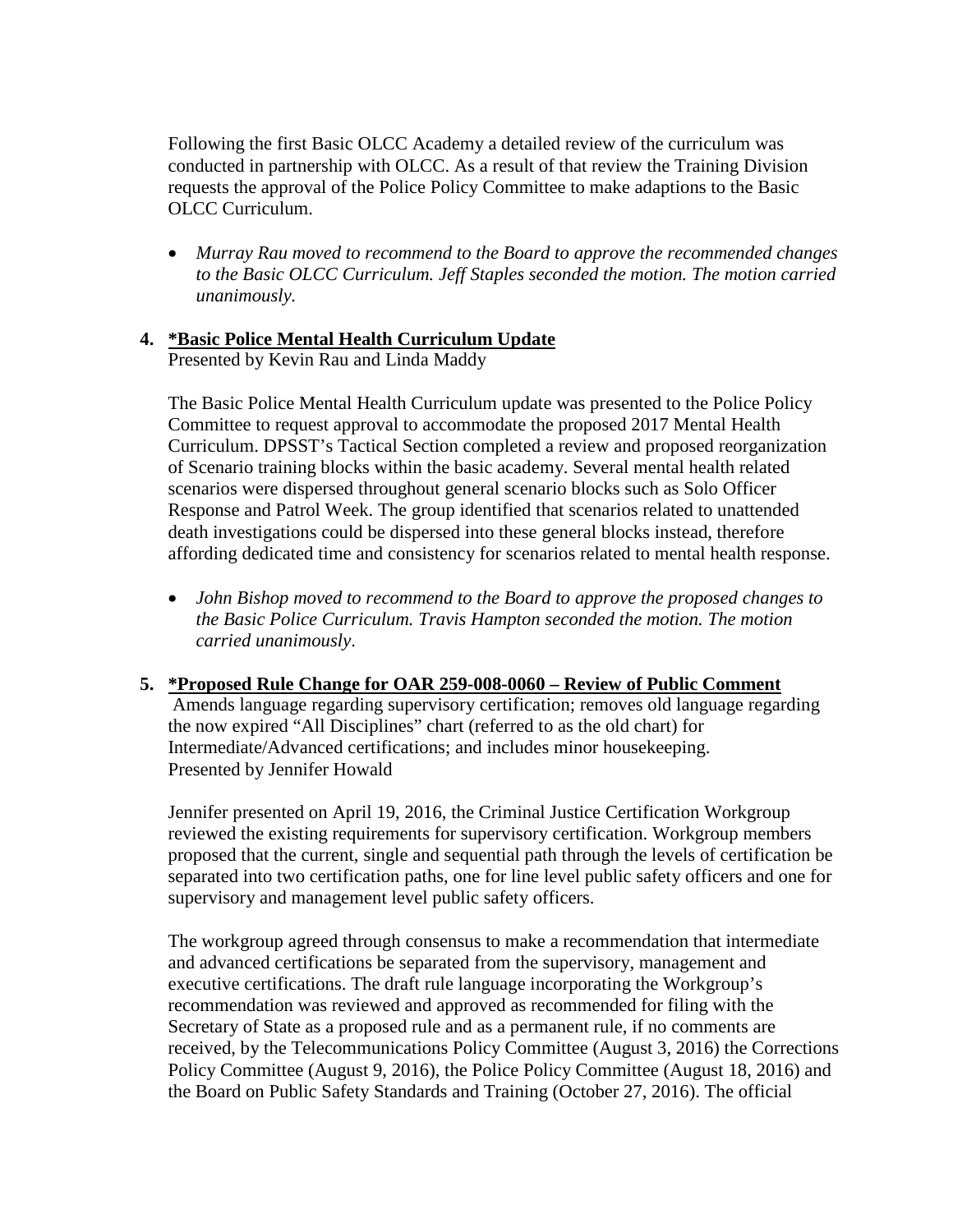comment period ended on December 21, 2016. Two public comments were received and were presented to the Police Policy Committee for review.

• *Kristine Allison moved to recommend to the Board filing the draft rule language for OAR 259-008-0060 as a permanent rule without any changes to the proposed language and as a permanent rule with the Secretary of State without any changes to the proposed requirements for supervisory certification, as recommended by the Criminal Justice Certification Workgroup, but with the identified staff changes to the effective implementation and expiration dates. John Bishop seconded the motion. The motion carried unanimously.* 

#### **6. \*Proposed Rule Change for OAR 259-008-0020 Review Public Comment**

Amends language to require the signature of a department head or a current certified public safety professional authorized by the department head on the F4 Personnel Action Report Form.

Presented by Jennifer Howald

In 2016, the Criminal Justice Denial/Revocation Workgroup submitted a recommendation to require the signature of the department head or a currently certified public safety professional as a designee, on the DPSST Form F-4 (Personnel Action Report Form). The draft rule language incorporating the Workgroup's recommendation was reviewed and approved as recommended for filing with the Secretary of State as a proposed rule and as a permanent rule, if no comments are received, by the Telecommunications Policy Committee (August 3, 2016), the Corrections Policy Committee (August 9, 2016), the Police Policy Committee (August 18, 2016) and the Board on Public Safety Standards and Training (October 27, 2016). The official public comment period ended on December 21, 2016. One public comment was received and was presented to the Police Policy Committee for review.

• *John Bishop moved to recommend to the Board filing the draft rule language for OAR 259-008-0020 as a permanent rule without any changes to the proposed language and as a permanent rule with the Secretary of State without any changes to the proposed requirements for signing the F-4 Personnel Action Report, as recommended by the Criminal Justice Denial/Revocation Workgroup. Murray Rau seconded the motion. The motion carried unanimously.* 

# **7. \*Proposed Rule Change for OAR 259-008-0025; Adds a requirement for 8 hours of Firearms/Use of Force training to minimum standards for training and amends corresponding time extension language**

Presented by Jennifer Howald

On November 17, 2016, the Police Policy Committee (PPC) reviewed a proposed rule change to add a requirement for law enforcement officers to complete a minimum of 8 hours of Firearms or Use of Force related training within 30 days of returning to employment in a certifiable position after being separated from certifiable employment for more than one year but less than 5 years. The addition of this requirement to OAR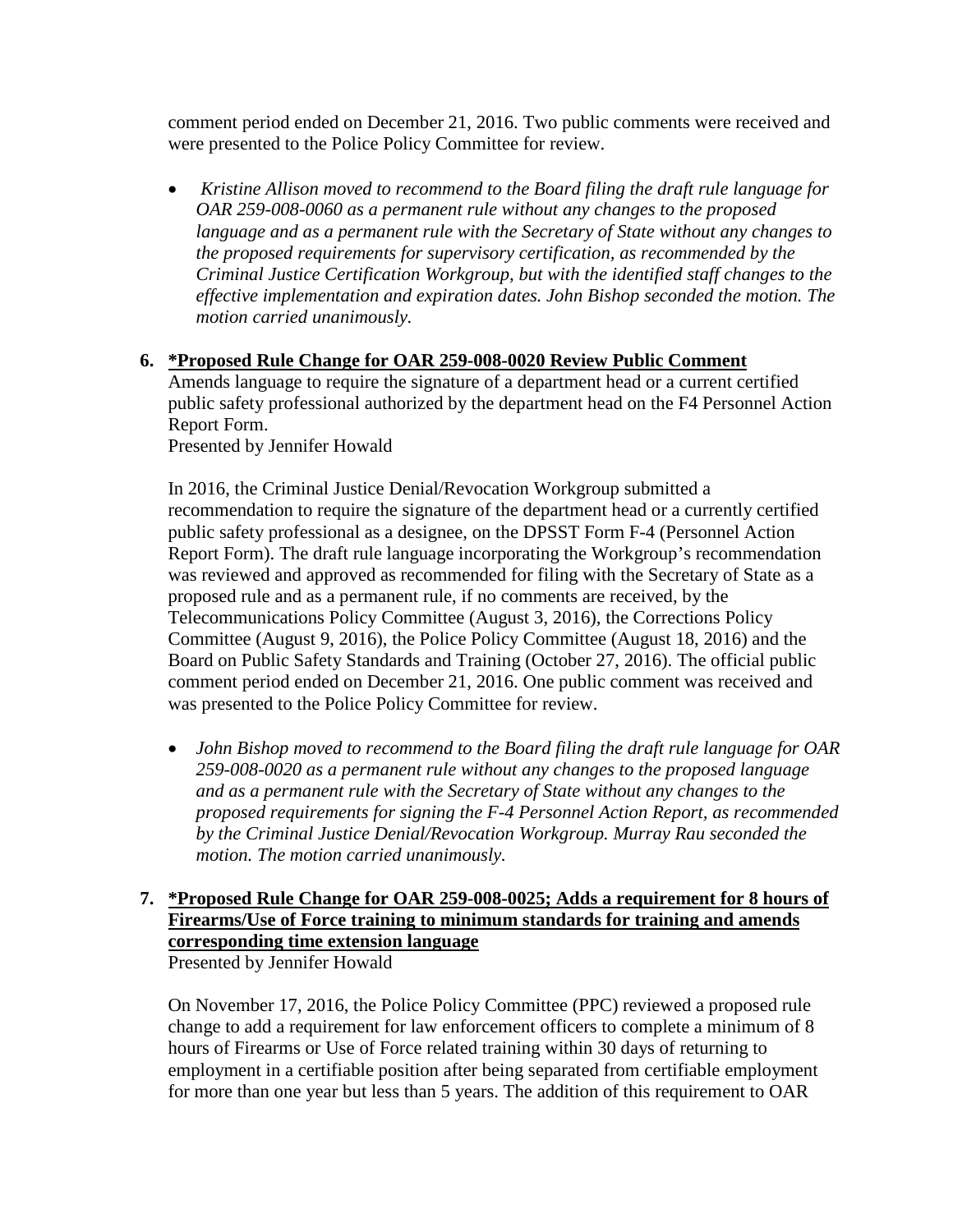259-008-0025 (Minimum Standards for Training) was proposed because language reflecting the intent of the training requirement was recently deleted from proposed changes for OAR 259-008-0065 (Maintenance of Law Enforcement Officer Certification). During the verbal presentation to the PPC, DPSST staff addressed the ability for any agency to request a time extension if they were unable to meet the training requirement to complete 8 hours of Firearms/Use of Force training within 30 days of reemployment in a certifiable position. Additional staff review of the current rule language conducted after the PPC meeting identified the need to amend the current rule language regarding time extensions in order to clearly identify the ability to obtain a time extension for this proposed training requirement. The draft rule language was presented to the PPC for additional review of the time extension limitations. Staff has provided 90 days as a recommended limit for a time extension in the draft rule language for review by the PPC and review by the Corrections Policy Committee.

• *John Teague moved to recommend to the Board filing the proposed rule for OAR 259-008-0025 with the Secretary of State and as a permanent rule if no public comments are received. John Bishop seconded the motion. The motion carried unanimously.* 

*By consensus the committee found no fiscal impact to small businesses.* 

#### **9.** *\****Gordon Adams DPSST #44152, Morrow County Sheriff's Office; Basic, Intermediate, Advanced, Supervisory, Management and Executive Certifications** Presented by Kristen Hibberds

The case presented to the Police Policy Committee is whether Gordon Adam's conduct surrounding his resignation during an investigation into his personal relationship with a suspect he had an open criminal investigation on should result in the revocation of his certification

Travis Hampton moved that the Police Policy Committee adopts the staff report as the record upon which its recommendations are based. Chris Davis seconded the motion. The motion carried unanimously.

By discussion and consensus, the committee determined that Gordon Adam's behavior did not involve **Insubordination** as defined in Administrative Rule.

By discussion and consensus, the committee determined that Gordon Adams's behavior did involve **Misconduct** as defined in Administrative Rule based the violation of his agency's policies and procedures when he engaged in a personal relationship then romantic relationship with an individual he arrested and who still has a criminal case pending.

Kristine Allison moved that the Police Policy Committee find that Gordon Adam's **Misconduct,** when considered alone, **does rise** to the level to warrant revocation of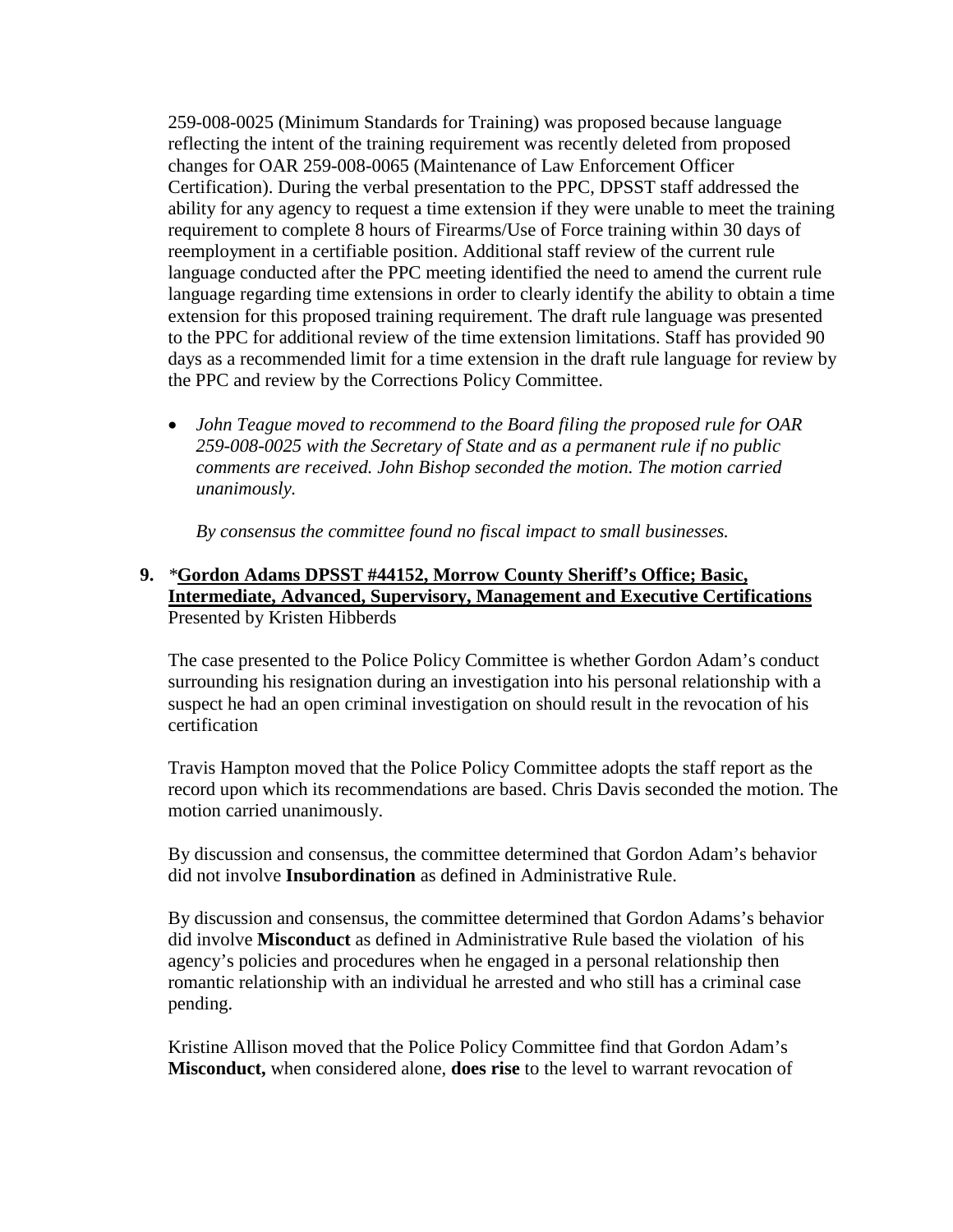Adam's certification. Travis Hampton seconded the motion. The motion carried unanimously.

By discussion and consensus, the committee determined that Gordon Adam's behavior did involve **Gross Misconduct** as defined in Administrative Rule based upon Adam's continuing to engage in conduct in violation of his agency's policies and procedures.

Chris Davis moved that the Police Policy Committee find that Gordon Adam's **Gross Misconduct,** when considered alone, **does rise** to the level to warrant revocation of Adam's certification. Andy Heider seconded the motion. The motion carried unanimously.

By discussion and consensus, the committee determined that Gordon Adam's behavior did involve **Misuse of Authority** as defined in Administrative Rule based upon Adam's violation of the public trust by not filing the criminal report, especially since it involved domestic violence. Also the fact that Adams engaged in a personal relationship then romantic relationship with an individual he arrested and who still has a criminal case pending.

Travis Hampton moved that the Police Policy Committee find that Gordon Adam's **Misuse of Authority,** when considered alone, **does rise** to the level to warrant revocation of Adam's certification. John Bishop seconded the motion. The motion carried with ten ayes, and John Teague voting nay.

By discussion and consensus, the committee determined that Gordon Adam's behavior did involve **Disregard for the Rights of Others** as defined in Administrative Rule based upon Adams failure to file a criminal report regarding his follow up with the victim who was the husband of the individual he arrested and then began a personal relationship with. Adams conduct and failure to provide follow up to the DA demonstrated a disregard for the rights of others, protecting vulnerable persons and the fundamental duty to protect and serve the public.

John Teague moved that the Police Policy Committee find that Gordon Adam's **Disregard for the Rights of Others,** when considered alone, **does rise** to the level to warrant revocation Adams certification. Kris Allison seconded the motion. The motion carried unanimously.

By discussion and consensus, the committee determined that Gordon Adam's behavior did not involve **Dishonesty** as defined in Administrative Rule.

By discussion and consensus, the committee determined that Gordon Adam's behavior did not involve any **Aggravating Circumstances.**

By discussion and consensus, the committee determined that Gordon Adam's behavior did involve **Mitigating Circumstances** by the letter of support that was presented to the committee. He also had a letter of support from the Sheriff who led the investigation.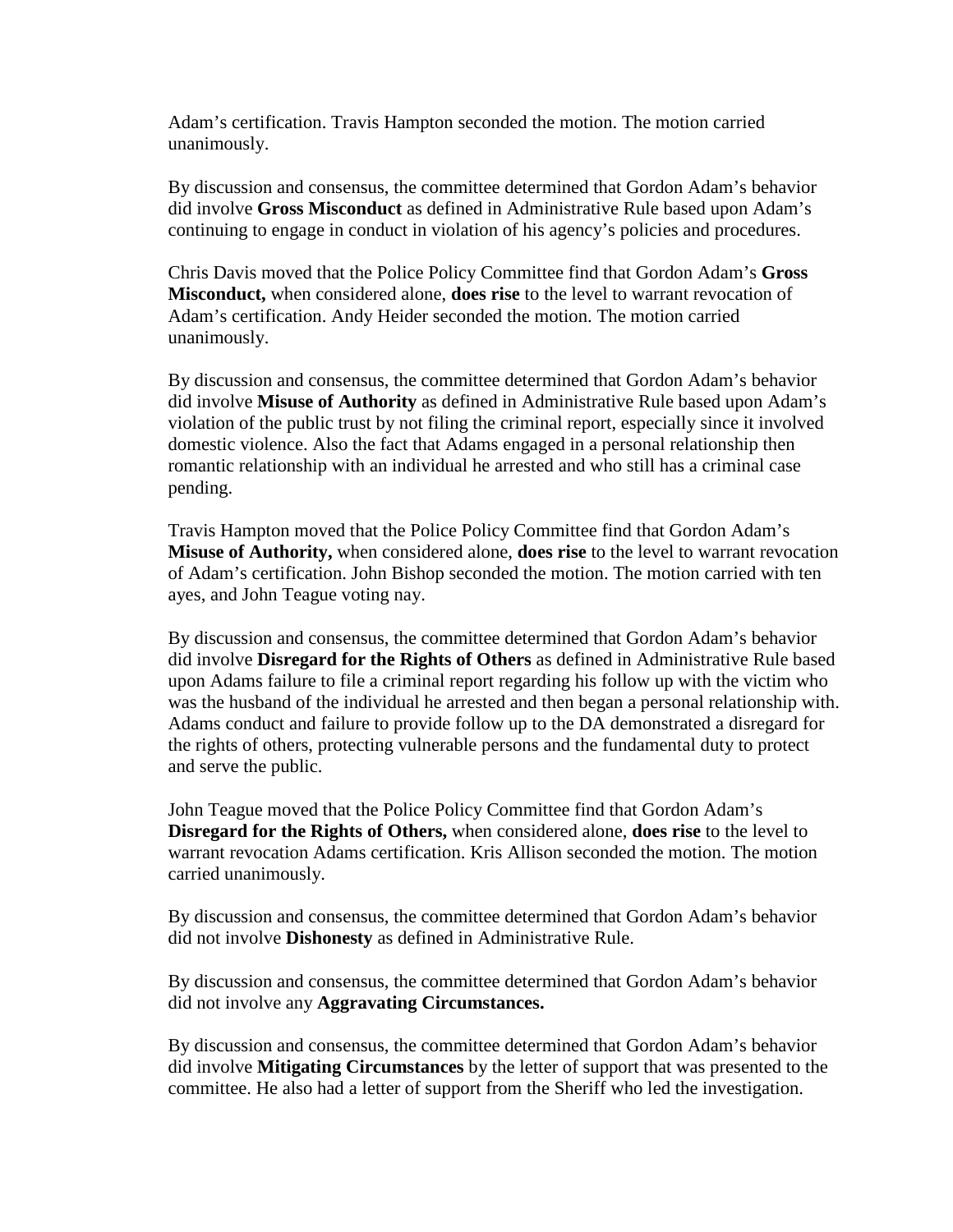The members also found as a mitigating factor that the retired Sheriff wrote a letter of support to the committee as well. Gordon Adam was forthcoming and honest during the investigation and with the individuals that provided letters on his behalf.

After considering the totality of the circumstances, Kris Allison moved that the committee recommends to the Board that Gordon Adam's Certification **not be revoked**. Scott Dillon seconded the motion. The motion carried nine ayes, and Travis Hampton and John Bishop voting nay.

#### 10. \***Erik Utter DPSST #31192, Deschutes County Sheriff's Office; Basic, Intermediate, Advanced, Supervisory, Management and Executive Certifications.**

The case presented to the Police Policy Committee is Erik Utter's conduct leading to his internal affairs investigation and subsequent resignation and whether his Police certifications should be revoked.

For the record John Bishop recused himself due to a conflict of interest.

Murry Rau moved that the Police Policy Committee adopts the staff report as the record upon which its recommendations are based. Jeff Staples seconded the motion. The motion carried 10 ayes, and John Bishop abstaining.

By discussion and consensus, the committee determined that Erik Utter's behavior did not involve **Insubordination** as defined in Administrative Rule.

By discussion and consensus, the committee determined that Erik Utter's behavior did involve **Misconduct** as defined in Administrative Rule based upon Utter admitted to having an extramarital affair with a subordinate during his internal affairs investigation which violates the law, practices or standards generally followed in the Oregon public safety profession.

Murray Rau moved that the Police Policy Committee find that Erik Utter's **Misconduct,** when considered alone, **does not rise** to the level to warrant revocation of Utter's certification. John Teague seconded the motion. The motion carried 10 ayes, and John Bishop abstaining.

By discussion and consensus, the committee determined that Erik Utter's behavior did involve **Gross Misconduct** as defined in Administrative Rule based upon Utter's having an extramarital affair with a subordinate during his internal affairs investigation which is recognized as a gross deviation from the standard of care that a reasonable public safety professional or instructor would observe in a similar circumstance.

Jeff Staples moved that the Police Policy Committee find that Erik Utter's **Gross Misconduct,** when considered alone, **does not rise** to the level to warrant revocation of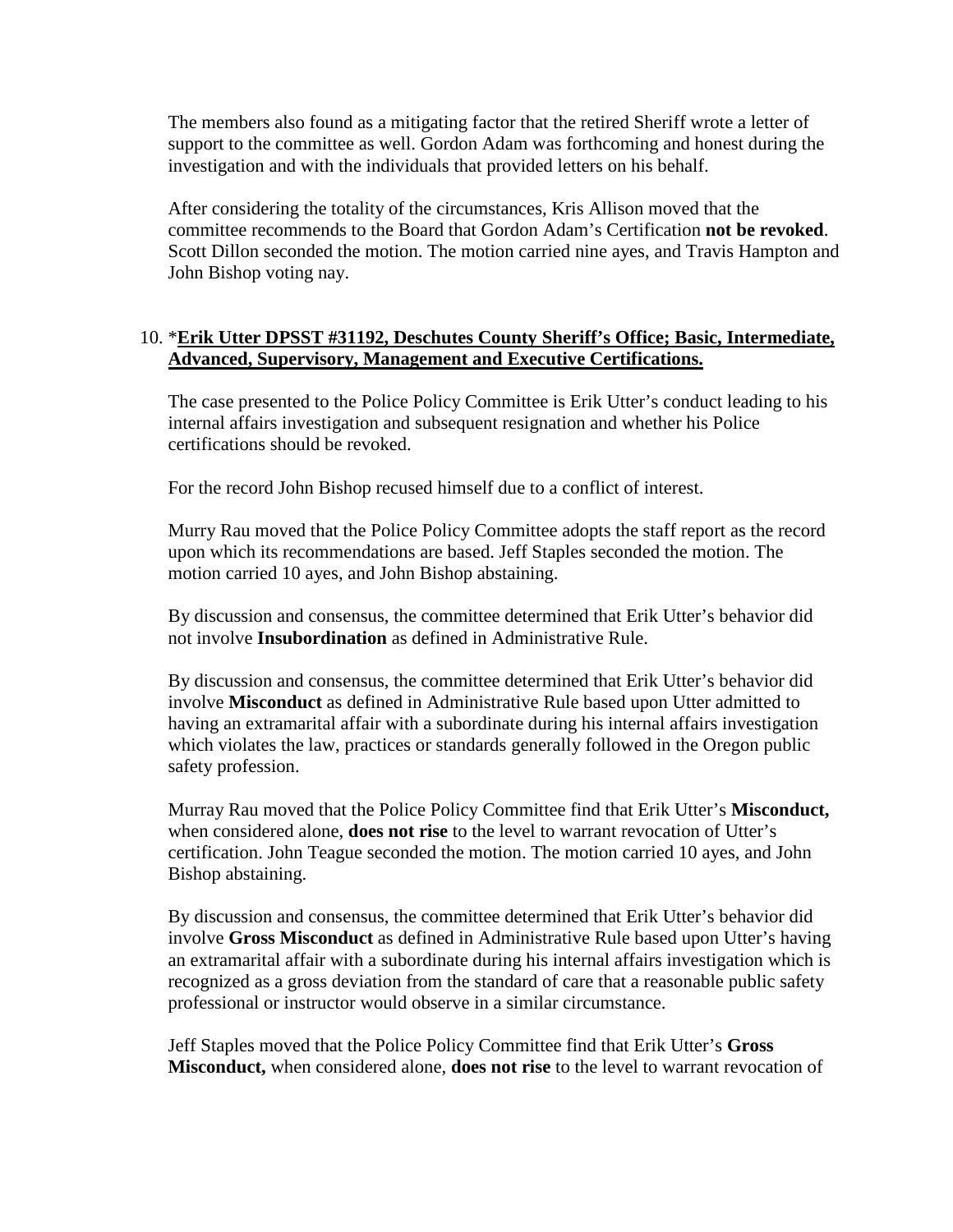Utter's certification. Murray Rau seconded the motion. The motion carried with eight ayes, Kris Allison and John Teague voting nay, and John Bishop abstaining.

By discussion and consensus, the committee determined that Erik Utter's behavior did not involve **Misuse of Authority** as defined in the Administrative Rule.

By discussion and consensus, the committee determined that Erik Utter's behavior did not involve **Disregard for the Rights of Others** as defined in Administrative Rule.

By discussion and consensus, the committee determined that Erik Utter's behavior did not involve **Dishonesty** as defined in Administrative Rule.

By discussion and consensus, the committee determined that Erik Utter's behavior did involve **Aggravating Circumstances** by admitting to the extramarital affair this caused a risk to the efficiency of the agency as well as his rank and position within the agency.

By discussion and consensus, the committee determined that Erik Utter's behavior did involve **Mitigating Circumstances** by taking responsibility of his actions and resigning from his position within the agency after 20 years of employment. The letter Utter wrote to the committee was honest and forthcoming.

After considering the totality of the circumstances, Jeff Staples moved that the committee recommends to the Board that Erik Utter's Certification **not be revoked**. Murray Rau seconded the motion. The motion carried nine ayes, Kris Allison voting nay, and John Bishop abstaining.

#### **11. Ryan Paul DPSST #48676, Lebanon Police Department; Resignation During Investigation**

Presented by Katrina Robson

The case presented to the Police Policy Committee is Ryan Paul's conduct leading to his internal affairs investigation and subsequent resignation and whether his Police certification should be revoked.

John Bishop moved that the Police Policy Committee adopts the staff report as the record upon which its recommendations are based. John Teague seconded the motion. The motion carried unanimously.

By discussion and consensus, the Police Policy Committee determined that Ryan Paul's behavior did involve **Insubordination** as defined in Administrative Rule based upon the memo from the Chief dated January 14, 2016; Paul was placed on administrative leave with a court order that he is to be at his home during certain hours. When the Sergeant from Albany Police department tried to call him during those times frames he was not home and then showed up later and did not provide a reason as to why he was not home.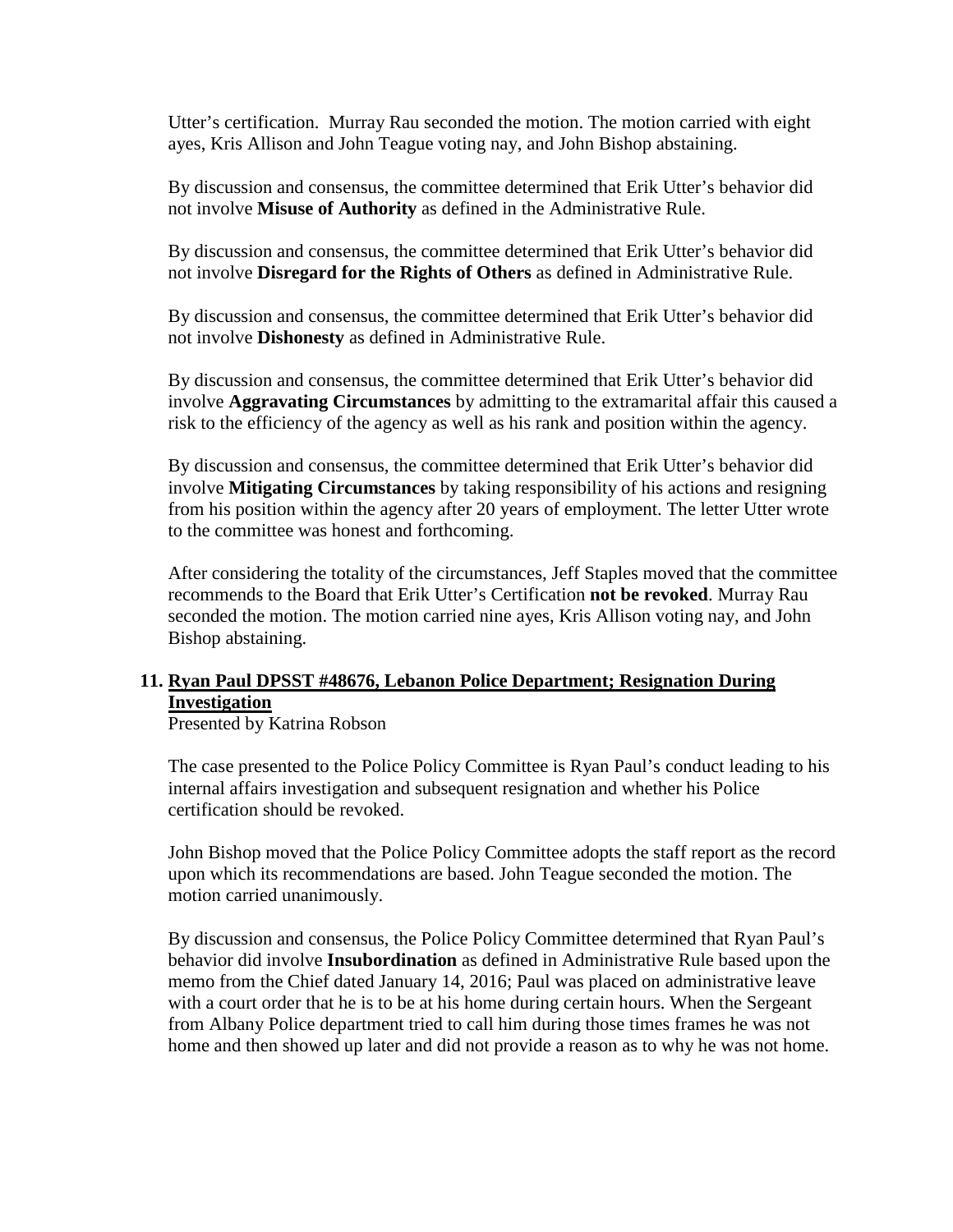John Teague moved that the Police Policy Committee find that Ryan Paul's I**nsubordination**, when considered alone **does not rise** to the level to warrant revocation of Paul's Certification. Mike Araiza seconded the motion. The motion carried unanimously.

By discussion and consensus, the Police Policy Committee determined that Ryan Paul's behavior did involve **Misconduct** as defined in Administrative Rule based upon Paul's conduct during the internal affairs investigation as well as Paul attempted to cover up his deception by deleting emails (destroying evidence) which violates the law, practices or standards generally followed in the Oregon public safety profession

John Bishop moved that the Police Policy Committee find that Ryan Paul's **Misconduct**, when considered alone, **does rise** to the level to warrant revocation of Paul's Certification. Andy Heider seconded the motion. The motion carried unanimously.

By discussion and consensus, the committee determined that Ryan Paul's behavior did involve **Gross Misconduct** as defined in Administrative Rule based upon Paul's conduct uncovered during his internal affairs investigation revealed that he did not conduct himself in a manner that a public safety professional should or would have when he failed to initially write the reports for two theft cases, and then lied and deleted e-mails (destroyed evidence) to cover up his failure.

John Bishop moved that the Police Policy Committee find that Ryan Paul's **Gross Misconduct**, when considered alone, **does rise** to the level to warrant revocation of Paul's Certification. Murray Rau seconded the motion. The motion carried unanimously.

By discussion and consensus, the committee determined that Ryan Paul's behavior did not involve **Misuse of Authority** as defined in Administrative Rule.

By discussion and consensus, the committee determined that Ryan Paul's behavior did involve **Disregard for the Rights of Others** by hindering the investigation. Ryan Paul failed to perform his fundamental duty to serve and protect.

Kris Allison moved that the Police Policy Committee find that Ryan Paul's **Disregard for the Rights of Others**, when considered alone, **does rise** to the level to warrant revocation of Paul's Certification. Travis Hampton seconded the motion. The motion carried unanimously.

By discussion and consensus, the committee determined that Ryan Paul's behavior did involve **Dishonesty** as defined in Administrative Rule by deleting e-mails to cover up evidence he had received from the bank investigator and he lied to his supervisors in his reports saying that there was no victim in the case.

Jeff Staples moved that the Police Policy Committee find that Ryan Paul's **Dishonesty**, when considered alone, **does rise** to the level to warrant revocation of Paul's Certification. John Bishop seconded the motion. The motion carried unanimously.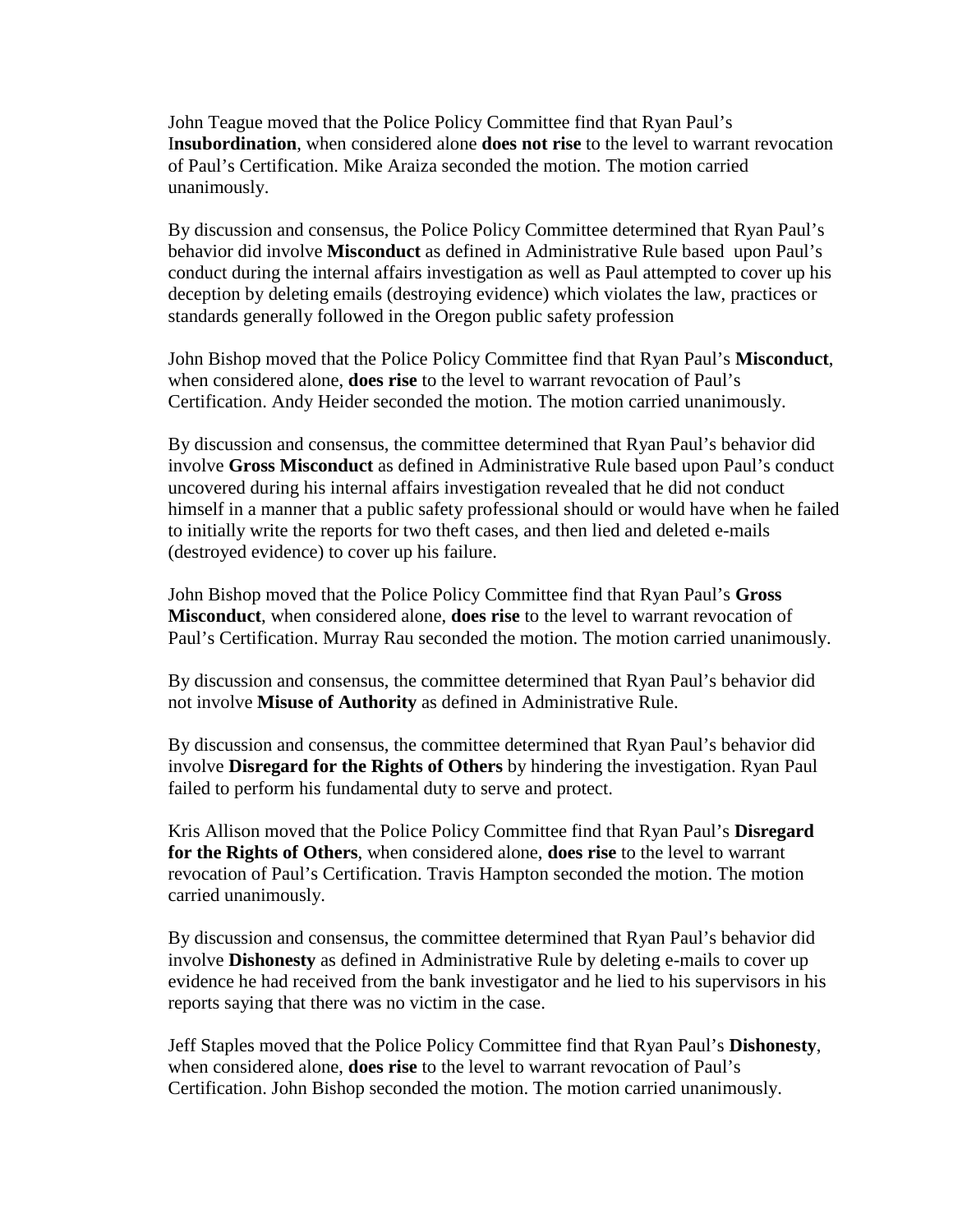By discussion and consensus, the committee determined that Ryan Paul's behavior did involve **Aggravating Circumstances** by his failure to serve and protect. The committee members also felt Paul's failure to provide a letter to the Committee was an aggravating factor. Ryan Paul did not take ownership of his actions and tried to cover it up. Also an aggravating factor is the fact that the case was taken to the level of being reviewed by the District Attorney's office.

By Discussion and consensus, the committee determined that Ryan Paul's behavior did involve **Mitigating Circumstances** that Paul may have been advised not to give any mitigating circumstances because of the active pending criminal case.

After considering the totality of the circumstances, Mike Araiza moved that the committee recommends to the Board that Ryan Paul's Certification be **revoked**. Jeff Staples seconded the motion. The motion carried unanimously.

John Bishop moved that the committee recommends to the Board that Ryan Paul's **Misconduct** warrants for ineligibility period to reapply for seven years. Jeff Staples seconded the motion. The motion carried unanimously.

Kris Allison moved that the committee recommends to the Board that Ryan Paul's **Gross Misconduct** warrants for ineligibility period to reapply for ten years. John Bishop seconded the motion. The motion carried unanimously.

John Bishop moved that the committee recommends to the Board that Ryan Paul's **Disregard for the Rights of Others** warrants for ineligibility period to reapply for fifteen years. Kris Allison seconded the motion. The motion carried unanimously.

Jeff Staples moved that the committee recommends to the Board that Ryan Paul's **Dishonesty** warrants for ineligibility period to reapply for a lifetime. John Bishop seconded the motion. The motion carried unanimously.

#### **12. Department Update**

#### **Eriks presented -**

Eriks introduced Mike Leloff as the new Training Division Director at DPSST. Mike has an extensive law enforcement career that spans more than 30 years. Mike started as a police officer with the City of Cornelius, and then he joined the Tualatin Police Department, and finished the bulk of his career with the Portland Police Bureau where he retired as Assistant Chief last month. Mike was selected after an intensive, four round, selection process that involved various stakeholders. Eriks thanked all who helped in the selection process.

Eriks welcomed Assistant Chief Chris Davis from the Portland Police Bureau who will serve as Chief Marshman's representative on the BPSST Police Policy Committee.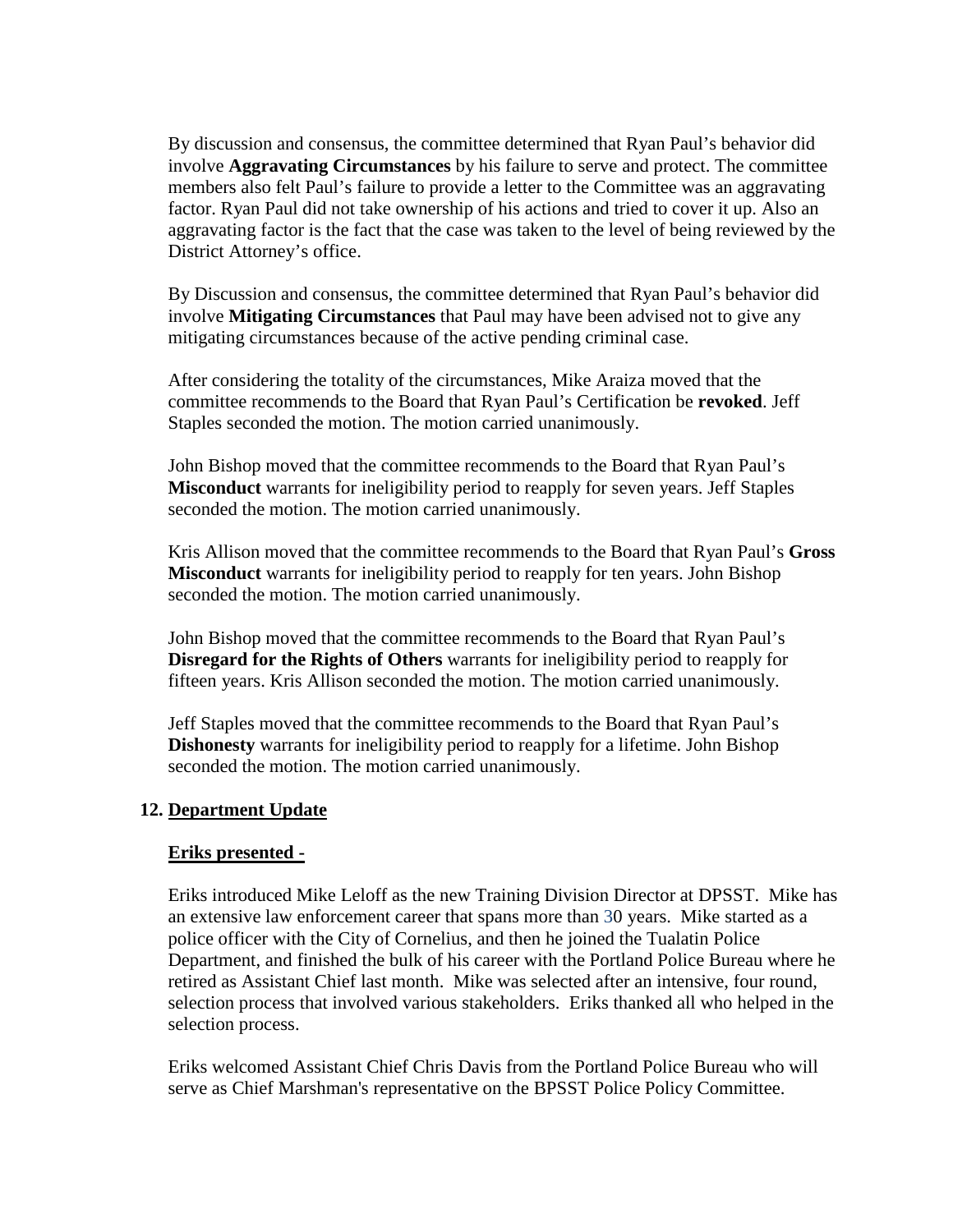Eriks introduced Scott Willadsen, a Training Coordinator in the Survival Skills Section, who gave an overview of the recently released National Use of Force report. Scott gave an overview of the national document as it compares with DPSST training, Oregon Revised Statutes, and 9th Circuit Court rulings. DPSST is active with the Force Science Institute, is working with Washington State University Criminal Justice Research lab, and reviews national best practices on an on-going basis to ensure DPSST training is meeting the needs of Oregon's law enforcement agencies and communities.

2015-2017 Budget Update - DPSST has made a number of appearances at the Ways  $\&$ Means Emergency Board (E-Board) over the past few months. Brian Henson and Denver Peterson appeared in December to request funds for replacement of the fire and life safety system on campus, funds for additional basic training classes, and for retroactive permission to apply for a FEMA Assistance to Firefighters Grant to replace the aging Mobile Fire Training Unit (MFTU). The E-Board approved funds for the emergency replacement of the fire and life safety system and the application for the FEMA grant. The E-Board was unable to take action on the funds for additional classes and directed the agency to return at the beginning of the 2017 legislative session to make the request. The E-Board is aware of the urgency of these additional funds and that additional classes to the basic training schedule at the Academy have been added to meet the current hiring trends. There is support from the Co-Chairs for the additional funds to address the additional classes scheduled in the current biennium.

2017-2019 Budget Update - DPSST was the first agency to appear at the Joint Public Safety Ways and Means Committee to share its 2017-2019 Agency Request Budget. DPSST has great discussion with members of the Committee. This is considered the Phase 1 process and some agencies may be requested back later in the session to provide additional information or to address additional questions. The second day of the testimony included public comment. OACP, OSSA, OFCA, OFDDA, PPB, LOC, AOC all provided testimony in support of DPSST's budget and mission. Several of these organizations, and others, submitted written testimony also. Eriks thanked Keizer Police Chief JohnTeague, Marion County Sheriff Jason Myers, Portland Police Bureau Assistant Chief Chris Davis, and Pendleton Police Chief Stuart Roberts for their in-person testimony. The budget presentation included an overview of the 5% reduction proposed by Governor Brown and the 15% reduction package requested by the Ways & Means Co-Chairs. Both reductions would reduce the number of classes DPSST would be able to offer in the 2017-2019 biennium and the number of part-time trainers we employ, No reductions of full-time personnel are included in either the 5% or 15% reductions Eriks thanked all of the stakeholders for their time and continued support.

2017 Legislative Session - Eriks gave a quick overview of the session to date. All three of DPSST's bills have had a hearing and are moving through either the House or Senate and then after a third reading of each will be on their way to the other chamber. A number of bills are on DPSST's radar screen including one that requires that agencies have policies and training for officer involved domestic violence. There are also numerous bills introduced on use of force, helping veterans, campus public safety, and firearms. DPSST testified on House Bill 2594 that would allow those in the United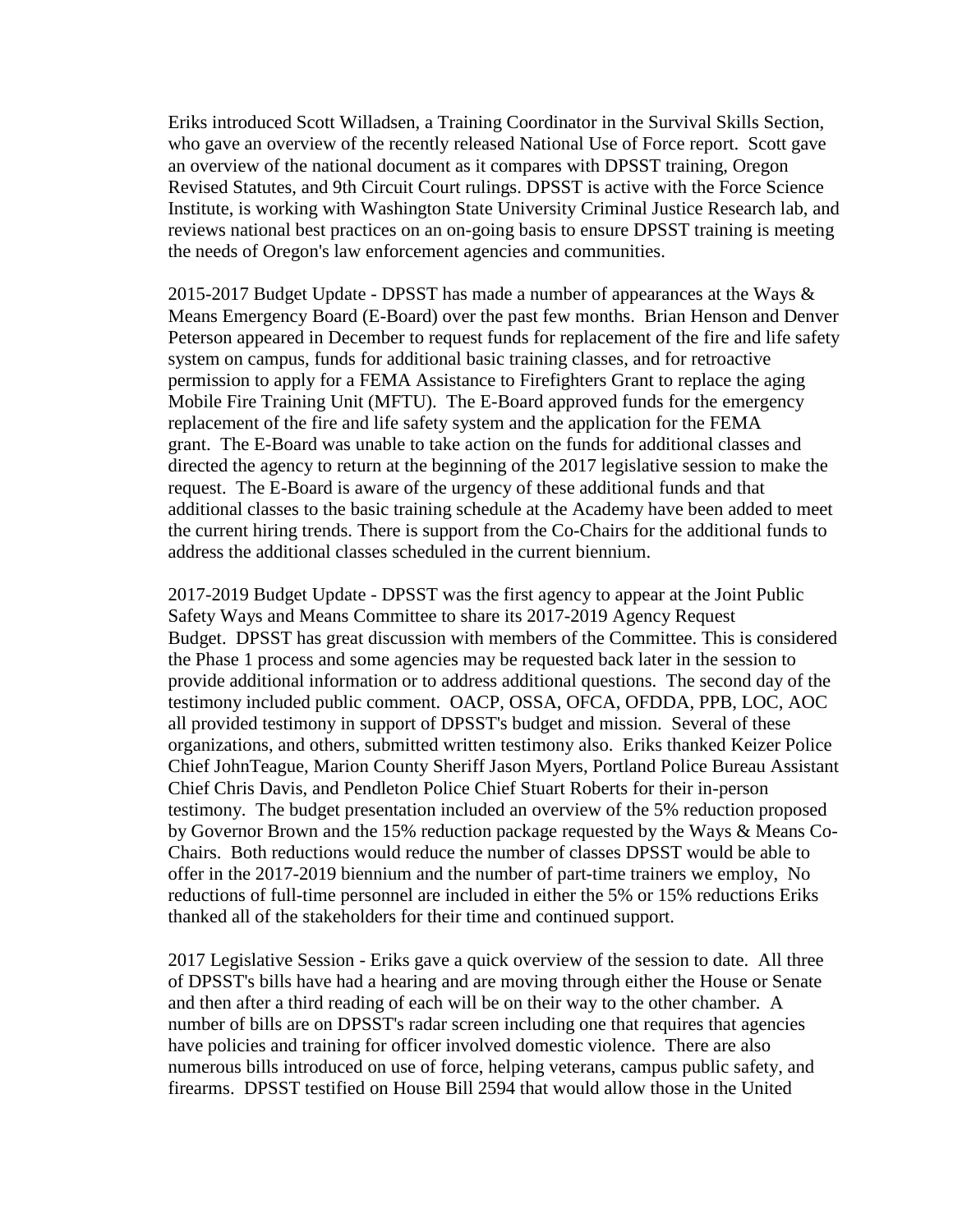States under the Compact of Free Association (COFA) to serve as police officers, corrections officers and parole and probation officers. Current statutory language requires that applicants be citizens of the United States. COFA is a unique treaty between the United States and three island nations; Republic of the Marshall Islands, Federated States of Micronesia, and the Republic of Palau. Under the Compact, the Islanders from these nations are entitled to live, work and study in the United States.

DPSST hosted a training session for legislators a few weeks ago in partnership with the Oregon Association of Chiefs of Police, Oregon State Sheriff's Association, and Oregon Coalition of Police and Sheriffs (ORCOPS) to share information on use of force statutes and experiences. A similar session on electronics used in law enforcement investigations was planned for the end of January but was cancelled due to the weather. This session will be rescheduled for later in February.

The Oregon Criminal Justice Commission is hosting the 2017 Justice Reinvestment Summit at the Salem Convention Center on February 16 and 17. More than 1,000 participants have registered to attend. DPSST is pleased to help sponsor this gathering and members of its Center for Policing Excellence will be giving a workshop on their efforts.

Because of the on-going hiring efforts of agencies statewide, DPSST will host another public safety career fair at the Oregon Public Safety Academy this year on March 30 and April 1. Last year's event was attended by more than 2,000 people of whom more than 500 were women.

The OACP-OSSA Mental Health Work Group has completed its work of developing recommendations for a statewide response framework and training for public safety first responders. The work group met for a number of months and included more than 40 participants from various agencies. One of the recommendations from this work group is that all certified law enforcement officers receive at least three hours of training within the three-year reporting period on interacting with people in crisis. This request will be on the agenda of the next PPC meeting.

DPSST will host a school safety summit on February 22, 2017 at the Academy that will focus on an update of the School Safety Task Force including the newly announced Tip Line and the legislative proposal to create regional threat assessment teams.

In closing, Eriks shared that DPSST continues to work with the Secretary of State (SOS) Audit Team that is conducting a performance audit of the agency. The initial review has looked at a number of issues ranging from use of force training, to course scheduling, to professional standards and weapons and ammunition inventory management. Eriks thanked the stakeholders who have been contacted by the SOS Audit Team for their time and feedback. Eriks shared the he appreciate the audit and looks forward to the final report.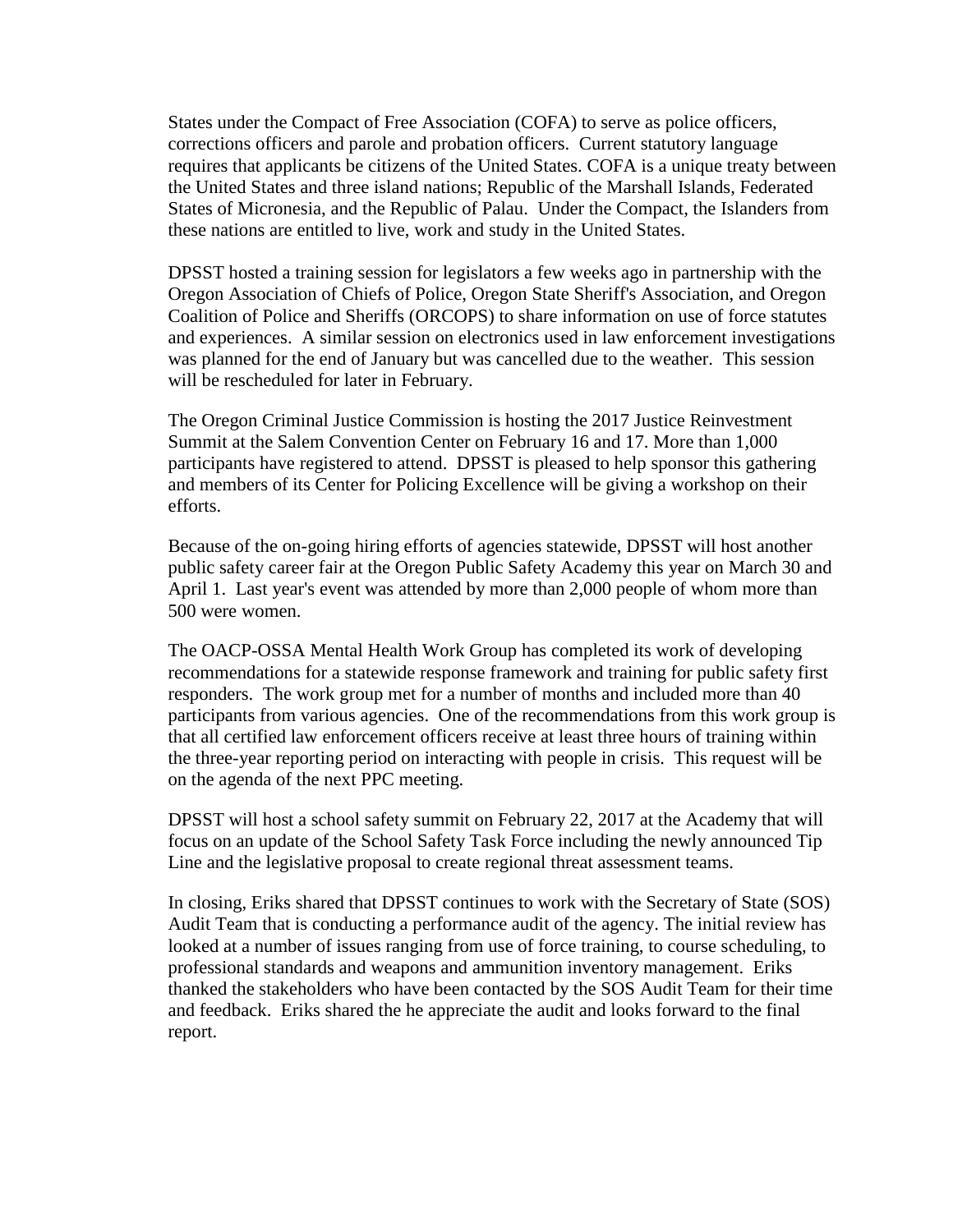#### **Linsay Hale reported –**

- *Legislative Session* 
	- The bill granting the Board the authority to immediately suspend the certification of armed private security provider for a failure to complete annual training; which includes the marksmanship training had its first hearing at the Capitol. This discussion invoked further discussion about differentiating between Private Security and Law Enforcement, specifically speaking in relation to the vehicles and uniforms. DPSST is not an active participant in the discussion other to serve as a resource to what our current regulations are.
	- The bill that would add a public member to all of the policy committees was unanimously received a do pass recommendation and will proceed forward to a hearing on the other side of the legislature.
	- The bill that involves DPSST's fingerprinting authorities is also moving forward in the process. DPSST initiated the -1 amendment after it was recognized that there was a technical glitch in the language with respect to agencies that employ public safety personnel, sharing their personnel documents with DPSST. Inadvertently the language excluded corrections and parole & probation agencies. DPSST was able to work with the Department of Justice and our counsel to clarify that this was an inadvertent error.
- With regards to rule changes, the Board approved in January two rule changes that could impact the Corrections and Parole & Probation discipline. The first rule change relates to maintenance for Corrections and Parole & Probation. The recommendation that was approved by the Corrections Policy Committee was to adopt the same standard that Police uses which includes 84 hours every three years. The Board unanimously approved the rule change in January. The process will move forward and will open for public comment in March. If no public comments are received, the rule would be filed permanent effective April 1, 2017. There is a phase in period which states that the changes would be a recommendation for three years, becoming a formal requirement on 1/1/20.
- There was also a rule making process for the addition of Ethics Maintenance Training. This would include the addition of one hour annually of training to be completed. The rule went through the process including public comment and is ready to be filed. This rule will also be recommended for a period of three years, becoming a requirement on 1/1/20.DPSST plans on doing out an outreach to agencies in the next coming months to prepare them for the upcoming changes.
- The other rule change was related to the revocation/denial. One of the changes includes the opportunity to provide mitigation verbally to the policy committee. There